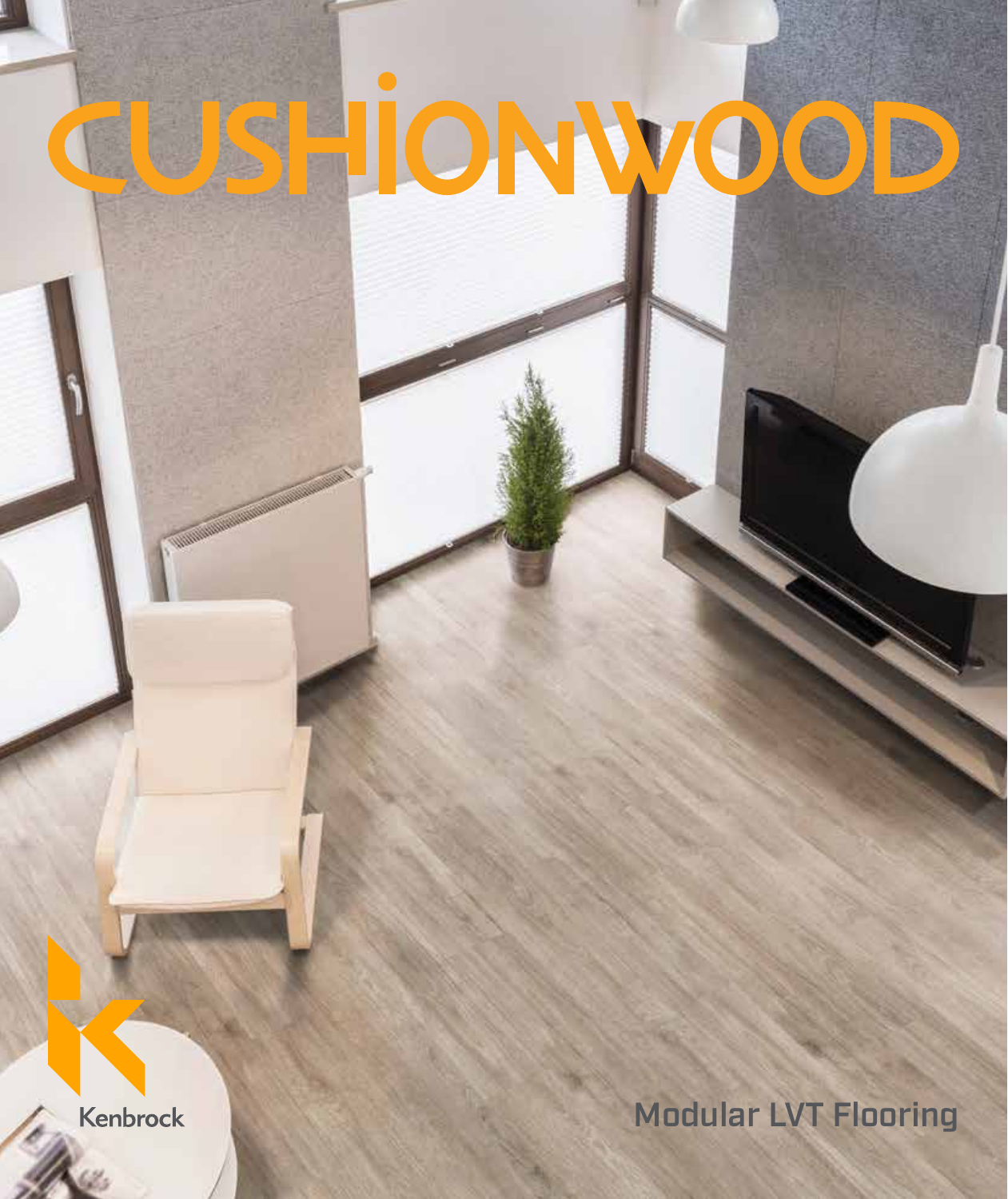

## **Cushionwood** Modular LVT Flooring

Cushionwood Modular was launched over 3 years ago and has successfully been installed in thousands of Australian homes, much to the absolute delight of their owners.

Our design team is continuously improving our colour selections as the fashion trends evolve and Cushionwood Modular is no exception. From the cool modern tones of Riverstone oak and Alpine Beached Ash, to the warm hues of Mountain Ash and the new Vintage Oak. With 10 innovative colours and grains to choose from you are sure find the perfect selection for you dream home or office.



Comfort comes in many forms and fashions, the feel underfoot, the mood created by colour and grain, and the minimisations of noise levels. As its names suggests, Cushionwood Modular features extra thickness for less sound transfer, and a longer planks for a more elegant visual.

- Modular 'drop down' plank technology.\*
- Extra thickness delivers superior comfort cushioning underfoot and effective sound minimisation.
- Fibreglass reinforcement for greater stability.
- A heavy wear layer providing excellent durability.
- PUR surface treatment for reduced maintenance.
- Long plank format for quick and easy installation.
- Contains no harmful fillers nor harmful plasticisers.
- Phthalate Free.

\*after applying a pressure sensitive adhesive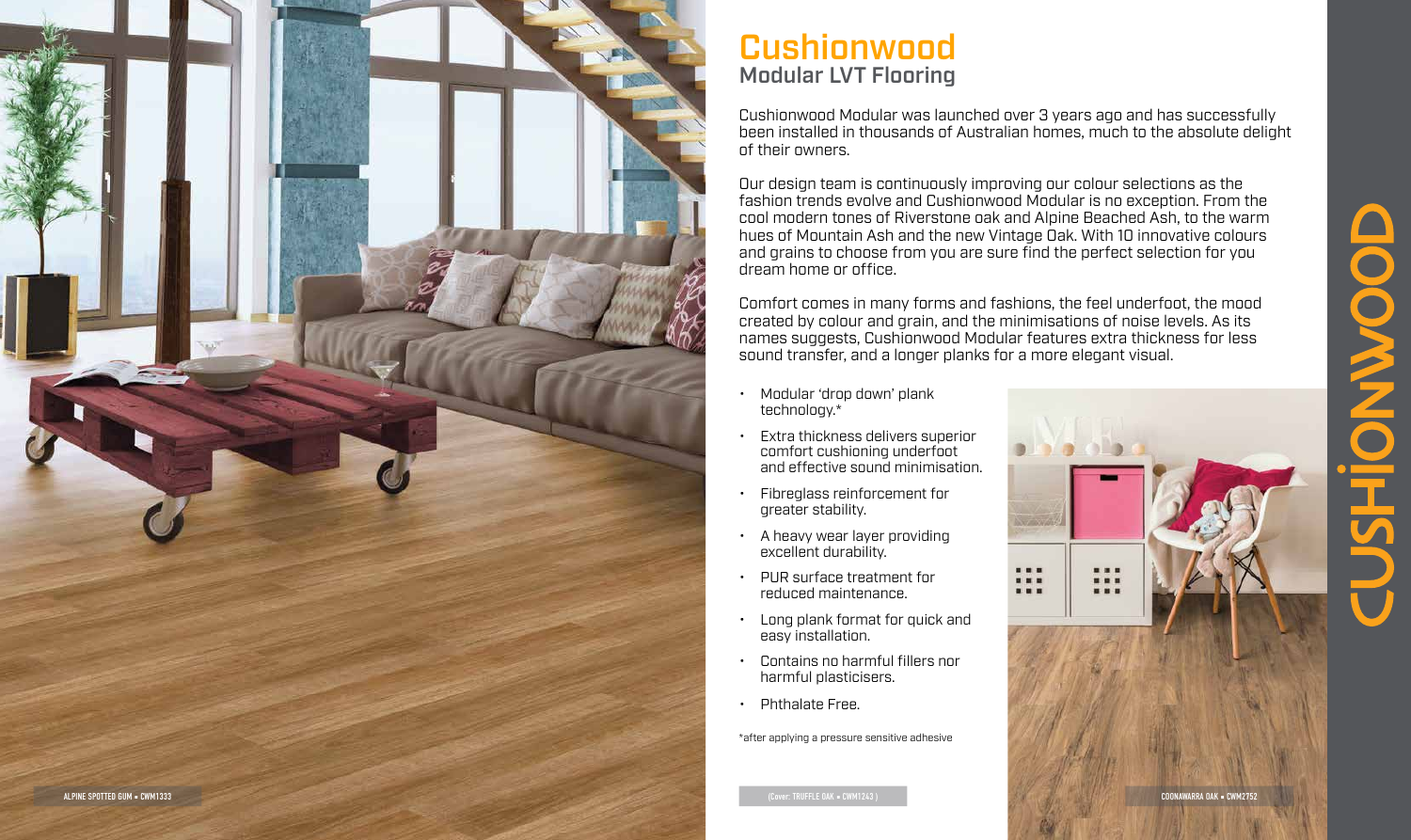













 $\Box$  $\bigcirc$ **DONAID THS**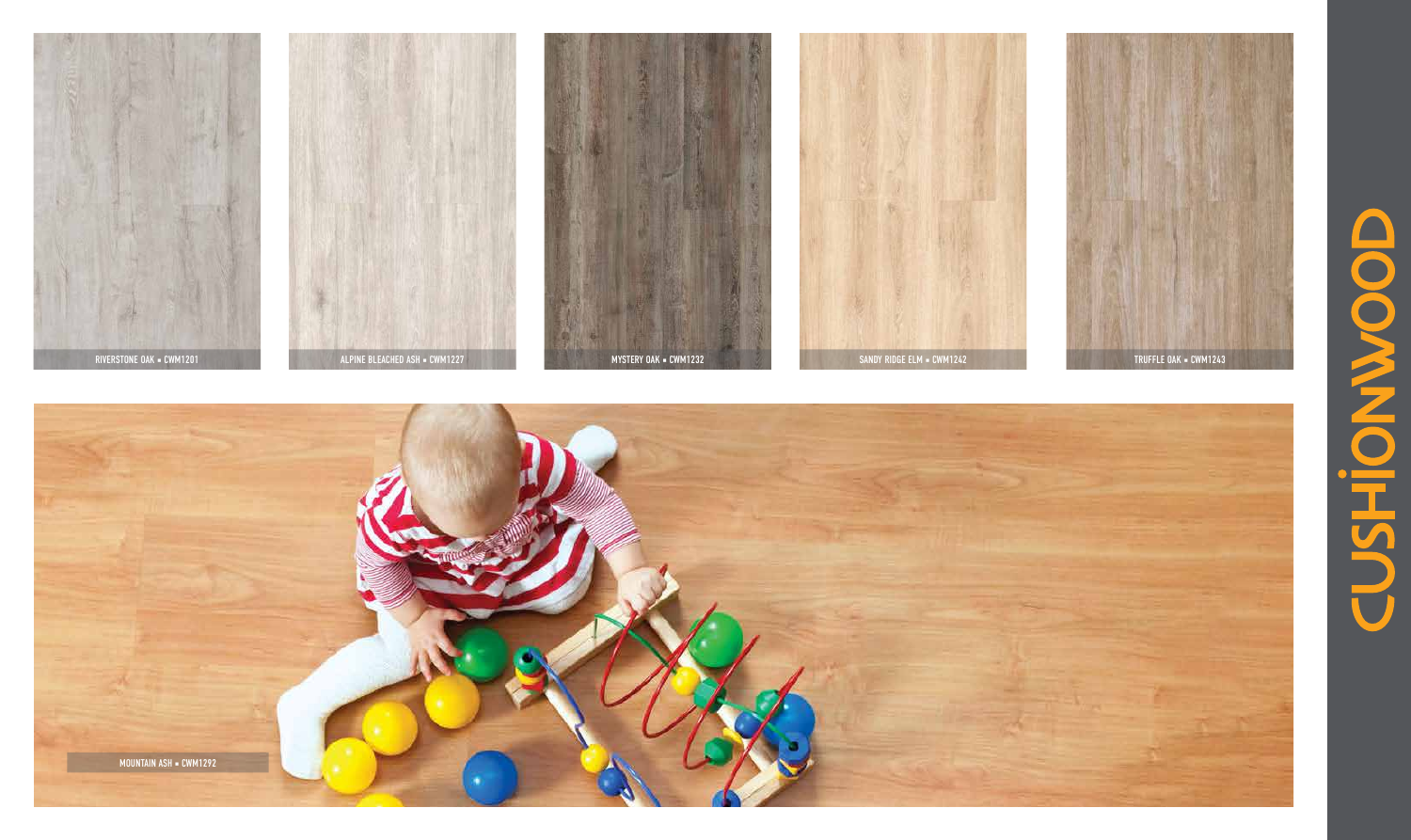











 $\Box$  $\bullet$  $\bigcirc$ **NAND** ᄑ LA